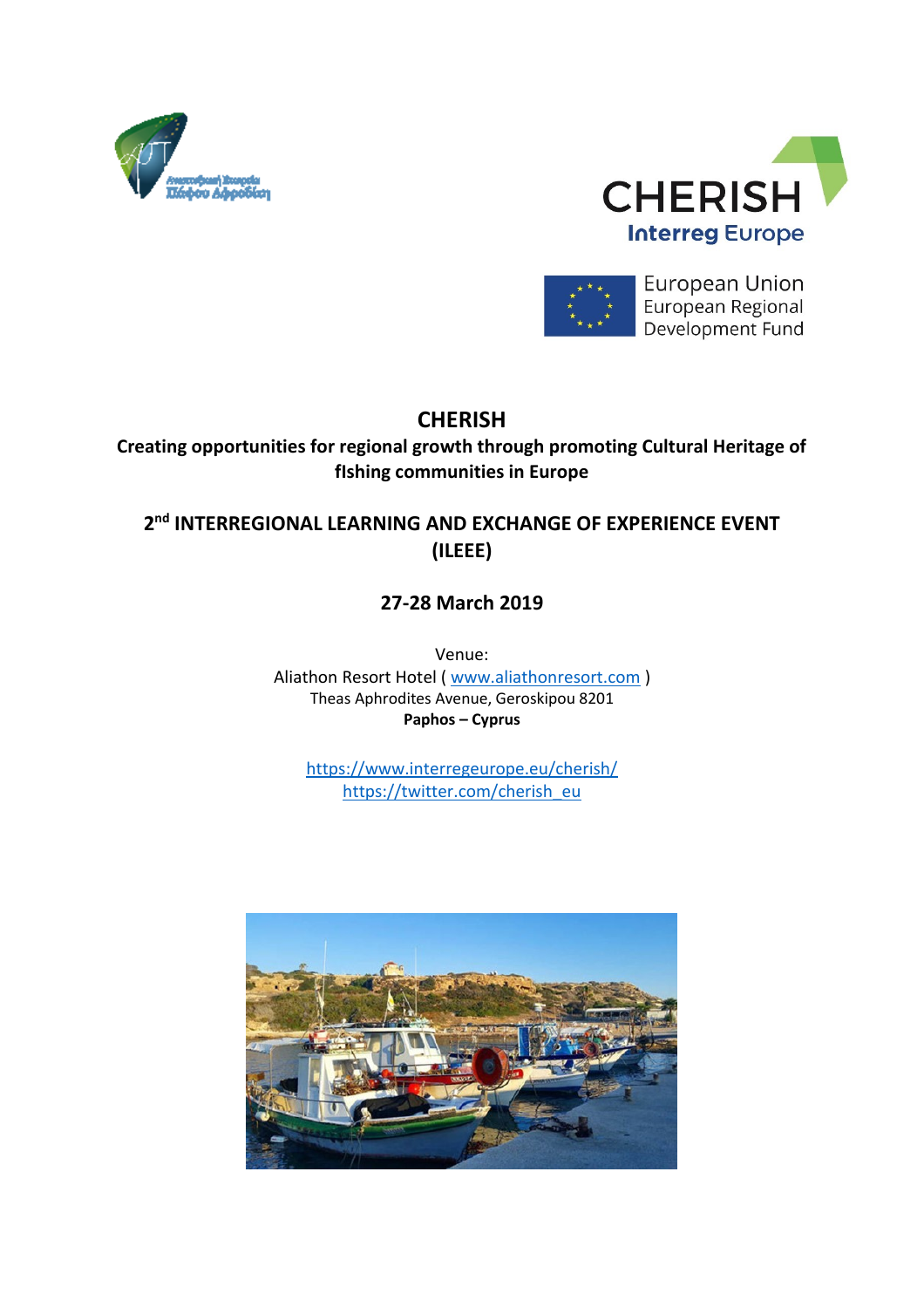#### **AGENDA**

# **Day 1: Wednesday 27th March 2019**

| $9:00 - 9:30$   | Registration of Participants (welcome coffee)                                                                                                                                                                                                                                                                                                                                   |
|-----------------|---------------------------------------------------------------------------------------------------------------------------------------------------------------------------------------------------------------------------------------------------------------------------------------------------------------------------------------------------------------------------------|
| $9:30 - 9:40$   | Welcome                                                                                                                                                                                                                                                                                                                                                                         |
|                 | President of ANETPA and the Director of ANETPA                                                                                                                                                                                                                                                                                                                                  |
| $9:40 - 9:50$   | The CHERISH Project short update                                                                                                                                                                                                                                                                                                                                                |
|                 | Jack Dooms, project leader CHERISH, Municipality of Middelburg                                                                                                                                                                                                                                                                                                                  |
| $9:50 - 10.00$  | Explanation peer review                                                                                                                                                                                                                                                                                                                                                         |
|                 | Roos Galjaard, CHERISH project manager                                                                                                                                                                                                                                                                                                                                          |
| $10:00 - 10:30$ | Introduction to Paphos District and the importance of CHERISH                                                                                                                                                                                                                                                                                                                   |
|                 | Regional situation and challenges                                                                                                                                                                                                                                                                                                                                               |
|                 | Local Development Strategy for the District of Paphos 2014-2020.<br>٠                                                                                                                                                                                                                                                                                                           |
|                 | Why and how it should be improved                                                                                                                                                                                                                                                                                                                                               |
|                 | Introduction and Involvement of stakeholders                                                                                                                                                                                                                                                                                                                                    |
|                 | The Strategy aims to promote economic growth, social inclusion and job creation in the<br>fishing areas of Paphos District. The main priority is to improve the region's                                                                                                                                                                                                        |
|                 | competitiveness through upgrading and promoting the tourist product and its                                                                                                                                                                                                                                                                                                     |
|                 | connection to the cultural and environmental elements of the fishing areas. However, in                                                                                                                                                                                                                                                                                         |
|                 | the Strategy we can see an insufficient balance between economic exploitation of the<br>heritage and quality of life and low financial resource for heritage management.                                                                                                                                                                                                        |
|                 | By extinction of fishing communities, many related cultural heritage will be abolished and<br>replaced with new urban development, which results in loss of part of human cultural<br>heritage. Highlighting the values of fishing cultural heritage helps to promote policies to<br>ensure the continued existence of this tradition as well its associated cultural heritage. |
| $10:30 - 11:00$ | Intangible Maritime Cultural Heritage: Maritime traditional shipbuilding                                                                                                                                                                                                                                                                                                        |
|                 | and professions in Cyprus                                                                                                                                                                                                                                                                                                                                                       |
| $11:00 - 11:30$ | <b>Coffee Break</b>                                                                                                                                                                                                                                                                                                                                                             |
| 11:30 - 12:00   | A Living from The Sea in Ancient Cyprus                                                                                                                                                                                                                                                                                                                                         |
|                 | Dr Annita Antoniadou, UCLan Cyprus                                                                                                                                                                                                                                                                                                                                              |
| $12:00 - 12:20$ | A fishing tourism business model to implement touristic itineraries                                                                                                                                                                                                                                                                                                             |
|                 | The TOURISMED project (https://tourismed.interreg-med.eu/)                                                                                                                                                                                                                                                                                                                      |
|                 | Dr. Christakis Damianou - Cyprus University of Technology                                                                                                                                                                                                                                                                                                                       |
| $12:20 - 12:40$ | Upgrading the Old Fishing Village of Kato Paphos                                                                                                                                                                                                                                                                                                                                |
|                 | Representative from the Municipality of Paphos                                                                                                                                                                                                                                                                                                                                  |
| 12:40 - 13:00   | Thalassa Municipal Museum                                                                                                                                                                                                                                                                                                                                                       |
|                 | Fotos Kikillos - Director                                                                                                                                                                                                                                                                                                                                                       |
| $13:00 - 14:30$ | Networking Lunch                                                                                                                                                                                                                                                                                                                                                                |